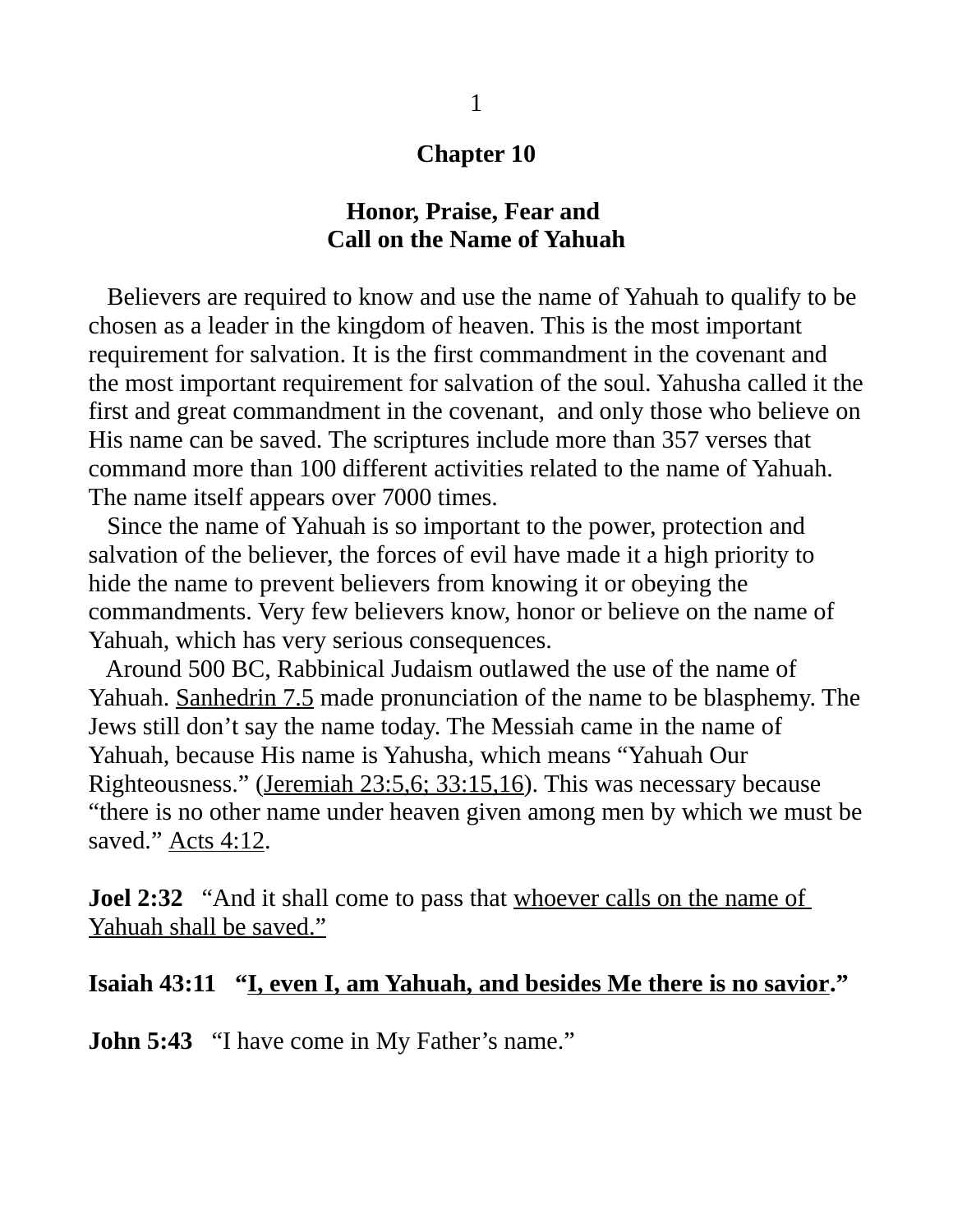**Jeremiah 33:15,16** "In those days and at that time I will cause to grow up to David a natzar (branch) of righteousness in the earth. … And this is the name by which He will be called: **Yahuah Our Righteousness**."

**Matthew 1:21** "And she will bring forth a son, and you shall call his name Yahusha, for He will save His people from their sins."

 The Jews to this day replace the name of Yahuah with "Adoni", which means "Lord." They also replace it with "Hashem" which means "the name". The Greeks, Romans and English have continued this tradition today, which is explained in many Bibles. It is obvious that the New Testament bibles also replace the name of Yahuah with the titles "Lord" or "God" when they quote Hebrew scriptures. For example, Romans 10:13 quotes Joel 2:32 using "the LORD" instead of Yahuah. And Hebrews 2:13 quotes Isaiah 8:18 replacing Yahuah with "God". This is the greatest deception ever perpetrated on believers worldwide.

 The first commandments in Yahuah's covenant state. "I am Yahuah your Elohim … You shall have no other gods before Me … You shall not take the name of Yahuah your Elohim in vain, for Yahuah will not hold him guiltless who takes His name in vain." Exodus 20:2. The titles "Lord" and "God" violate these commandments because they are used by many other gods and cause people to forget His name. It also violates the commandment not to add or take from His word.

**Exodus 23:13** "make no mention of the name of other gods, nor let it be heard from your mouth."

**Jeremiah 10:25** "Pour out Your fury on the Gentiles, who do not know You, and on the families who do not call on Your name;"

**Jeremiah 23:26,27** "How long will this be in the heart of the prophets ... who try to make My people forget My name … as their fathers forgot My name for Baal."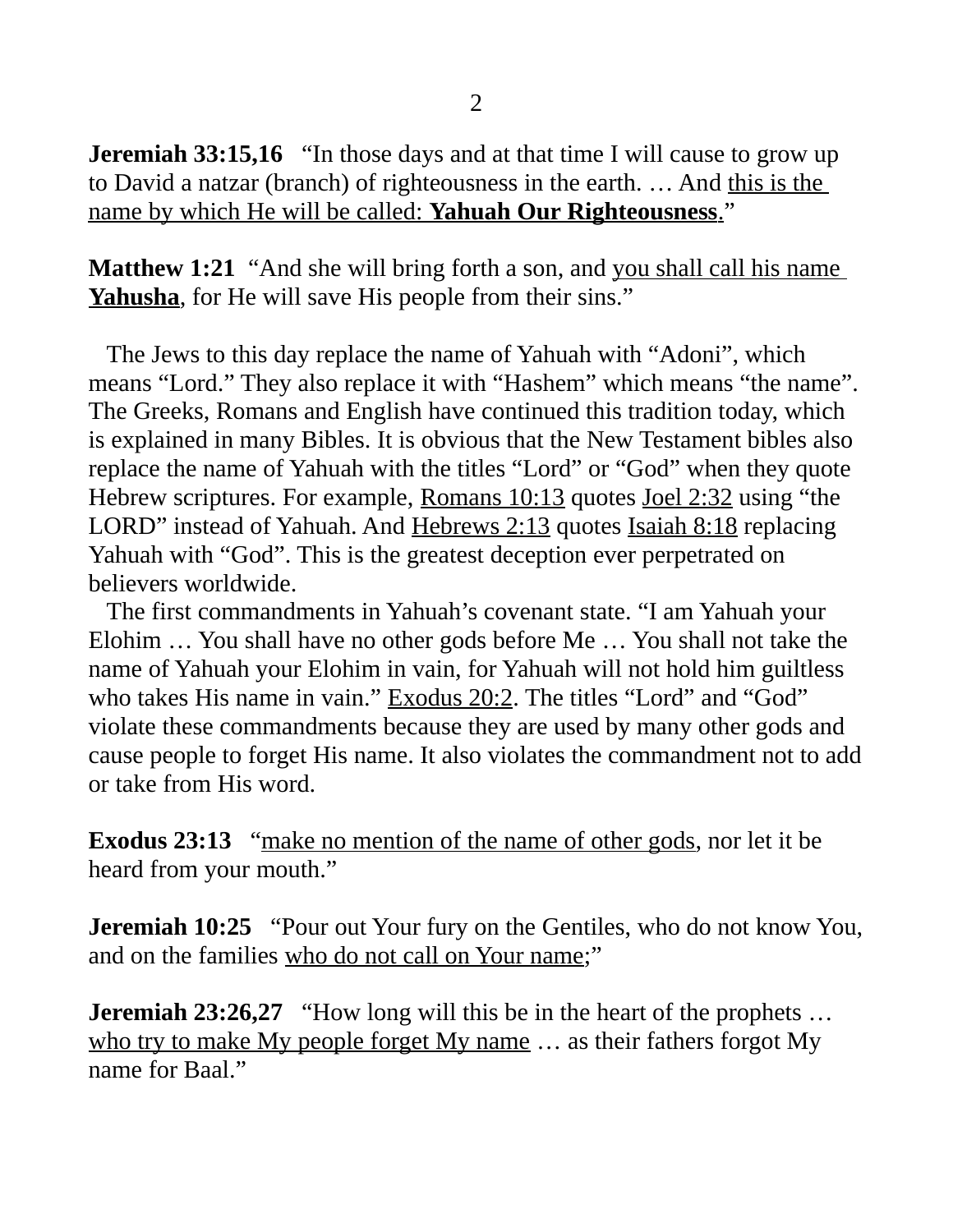**Hosea 2:17** "For I will take from her mouth the names of the Baals and they shall be remembered by their names no more."

 This is very appropriate today, because Baal is a Hebrew word for Lord. Replacing the name of Yahuah with "LORD" is a serious violation of the commandment to not add or take from the word of Yahuah. This is one of the greatest deceptions of believers, causing them to violate the greatest of all the commandments, to love Yahuah and honor His name.

**Deuteronomy 4:2** "You shall not add to the word which I command you, nor take from it, that you may keep the commandments of Yahuah your Elohim which I command you."

## **Yahuah is My Name**

 There are more than 28 verses where the Creator states that His name is Yahuah. Abraham was taught the laws of Yahuah by Noah and Shem (Jasher 9.5). Shem and Eber also trained Isaac and Jacob. So they were all familiar with the name of Yahuah. Yahuah instructed Moses to establish his authority over the Israelites by using His name.

**Exodus 3:15** "Thus you shall say to the children of Israel: Yahuah, Elohim of your fathers … has sent you. This is My name forever, and this is My memorial to all generations."

**Leviticus 22:32** "You shall not profane My holy name, but I will be hallowed among the children of Israel. **I am Yahuah** who sanctifies you."

**Isaiah 42:8** "I am Yahuah, that is My name; and My glory I will not give to another, nor My praise to carved images."

**Hosea 12:5** "That is Yahuah, Elohim of hosts. Yahuah is His memorial name."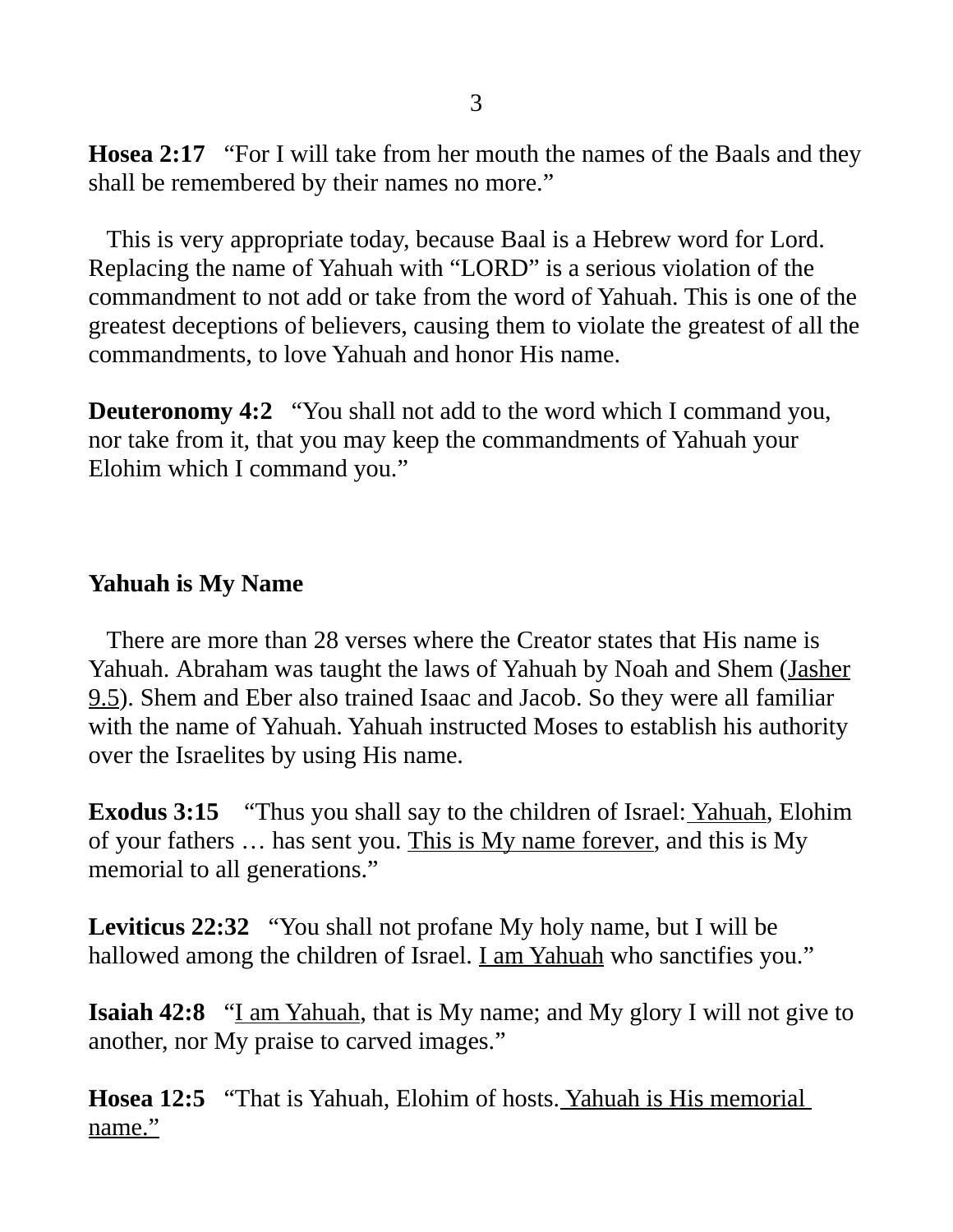Yahuah has made it very clear that Yahuah is His only name and that He wants the world to know, fear and honor His name. It is obvious that it is not "the LORD", because that is a common title, used by other gods and people, not a personal name. If any believer wants blessings, protection, salvation or a leadership position in the kingdom, they are required to know and honor His name.

# **Fear, Honor, Glorify, Praise and Believe in the Name of Yahuah**

 Yahuah wants everyone on earth to know, fear, honor, and call on His name. There are 22 verses that state what He has done to make a name for Himself known worldwide. So a believer is in serious disobedience to His will and commandments if they don't know or call on His name.

**Exodus 9:16** "But indeed for this purpose I raised you (pharaoh) up, that I may show My power in you, and that My name may be declared in all the earth."

**1 Chronicles 17:21** "Who is like Your people Israel, the one nation on the earth whom Elohim went to redeem for Himself as a people to make for Himself a name by great and awesome deeds, by driving out nations from before Your people."

**2 Chronicles 6:33** "hear from heaven Your dwelling place, and do according to all which the foreigner calls to You, that all the people of the earth may know Your name and fear You."

**Malachi 1:11,14** "For from the rising of the sun, even to its going down, My name shall be great among the nations, says Yahuah of hosts, and My name is to be feared among the nations.

 Yahuah is the Creator and King over heaven and earth. Therefore it is mandatory to honor His correct name if one expects to live in His kingdom. Those who do not know His name or profane and dishonor it will be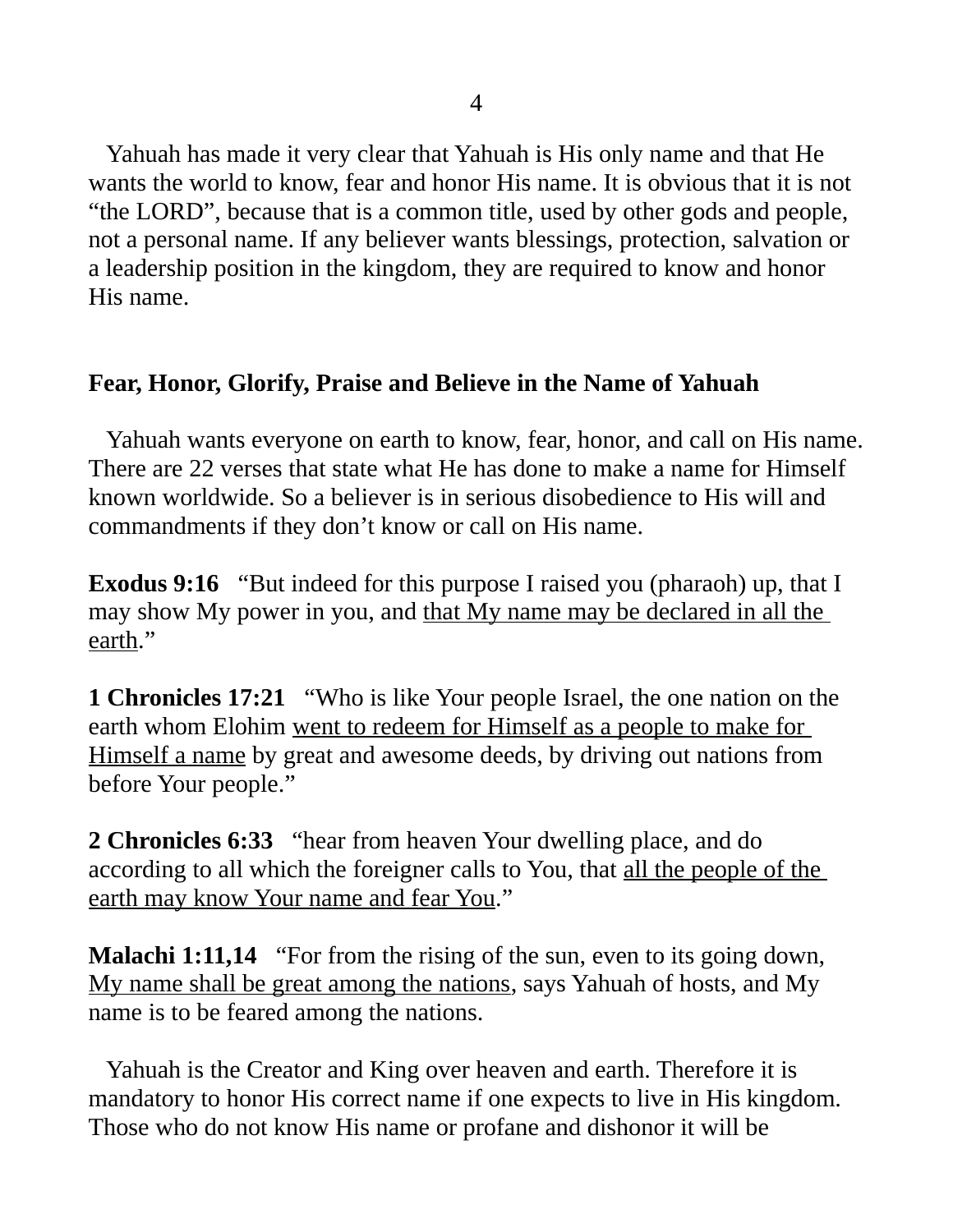punished. Scripture includes more than 80 verses commanding believers to honor His name. Yahusha taught His disciples to pray: "Our Father in heaven, hallowed be Your name." Matthew 6:9,10.

**Deuteronomy 28:58** "If you do not carefully observe all the words of this law that are written in this book, that you may fear His glorious and awesome name, Yahuah your Elohim, then Yahuah will bring upon you and your descendants extraordinary plagues … and serious and prolonged sicknesses."

**Malachi 3:16** "Then those who feared Yahuah spoke to one another, and Yahuah listened and heard them; so a book of remembrance was written before Him for those who fear Yahuah and who meditate on His name."

**2 Samuel 7:26** "So let Your name be magnified forever, saying Yahuah of hosts is the Elohim of Israel."

**1 Chronicles 16:10,35** "Glory in His name; let the hearts of those rejoice who seek Yahuah! … Save us, O Elohim of our salvation … to give thanks to your holy name."

**Nehemiah 1:11** "O Yahuah, I pray, please let Your ear be attentive to … the prayer of Your servants who desire to fear Your name."

**Psalm 86:8-12** "All nations whom You have made shall come and worship before you, O Yahuah, and shall glorify Your name. ... Unite my heart to fear Your name. I will praise You, O Yahuah my Elohim, with all my heart, and *I* will glorify Your name forevermore."

**Isaiah 59:19** "So shall they fear the name of Yahuah from the west and His glory from the rising of the sun."

**Malachi 2:1,2** "And now, o priests, this commandment is for you. If you will not take it to heart to give glory to My name, says Yahuah of hosts, I will send a curse upon you."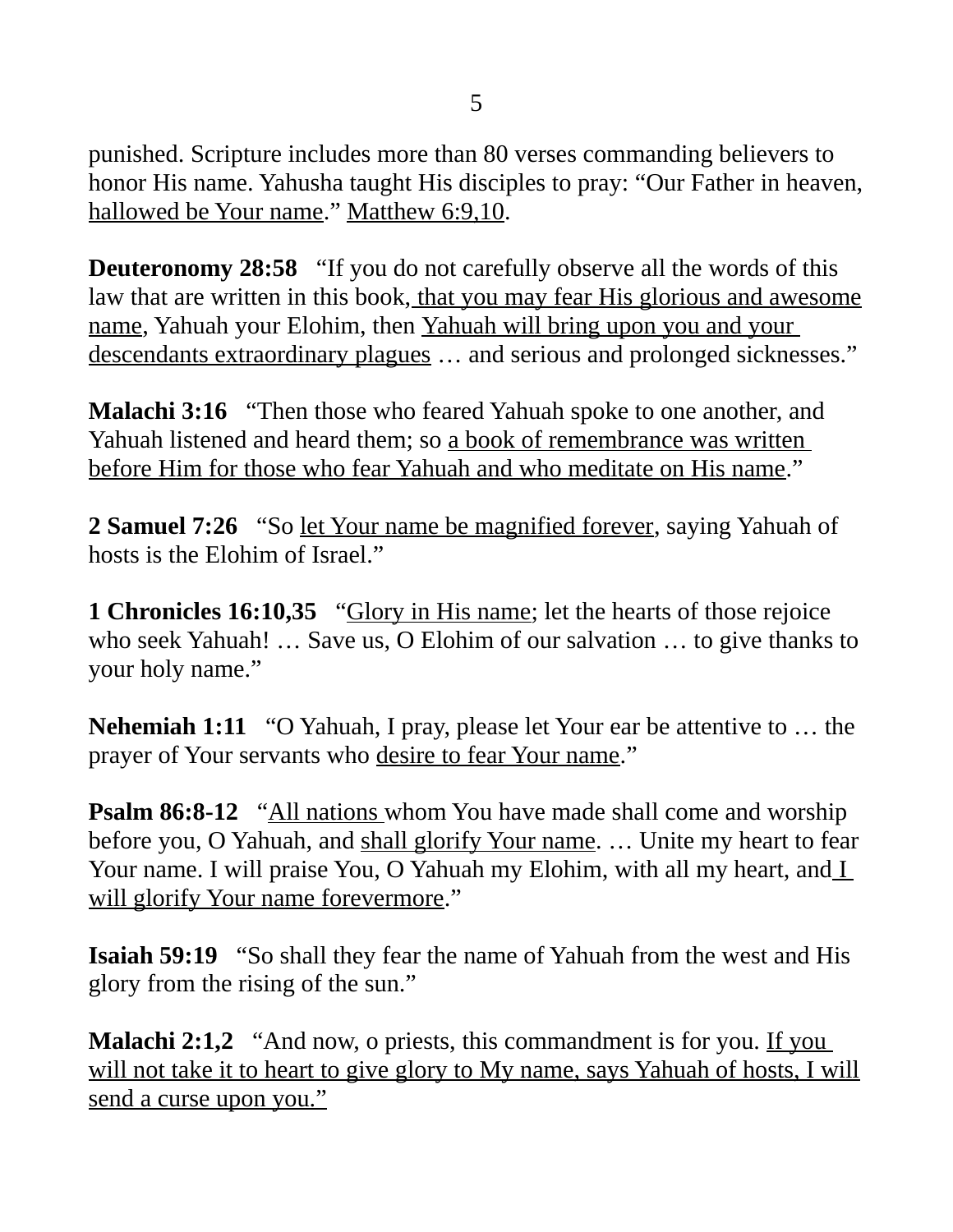**Matthew 6:9** "In this manner, therefore pray: 'Our Father in heaven, hallowed be Your name. Your kingdom come. Your will be done on earth as it is in heaven."

**Hebrews 13:15** "therefore by Him let us continually offer the sacrifice of praise to Yahuah, that is, the fruit of our lips, giving thanks to His name."

**Revelation 2:13** "I know your works, and where you dwell, where Satan's throne is. And you hold fast to My name, and did not deny My faith even in the days in which Antipas was My faithful martyr."

**Revelation 15:3,4** "Great and marvelous are Your works, Yahuah El Shaddai! Just and true are Your ways. O King of the saints! Who shall not fear You, O Yahuah, and glorify Your name?"

 Yahuah's name is very important to Him. In addition to honoring Him, He has commanded everyone to know, fear, believe, honor, praise, glorify, bless and magnify His name. He blesses those who do this and punishes those who don't. He has magnified His name above all of His word. We are commanded to enter His gates blessing , praising and thanking His name. He wants to bless those that honor His name so abundantly that all the nations on earth will know and fear His name.

 For the same reason, Yahuah destroys nations and people who profane and blaspheme His name by being disobedient to His commandments. He wants His name to be known and feared as an awesome source of power for blessing righteousness and destroying evil. Therefore it is impossible to please Him without knowing and honoring His name. Calling Him by common titles like Lord or God does not qualify. That dishonors His great and awesome name.

 Satan has created the greatest deception in history by teaching Jews and believers that His name is Lord. They sing praises saying, "O Lord, we worship your glorious and holy name," without knowing what His name is! Every demon on earth claims that title. This is a serious violation of many commandments. Believers are missing out on many blessings and subjecting themselves to curses. It will disqualify them from being chosen to enter the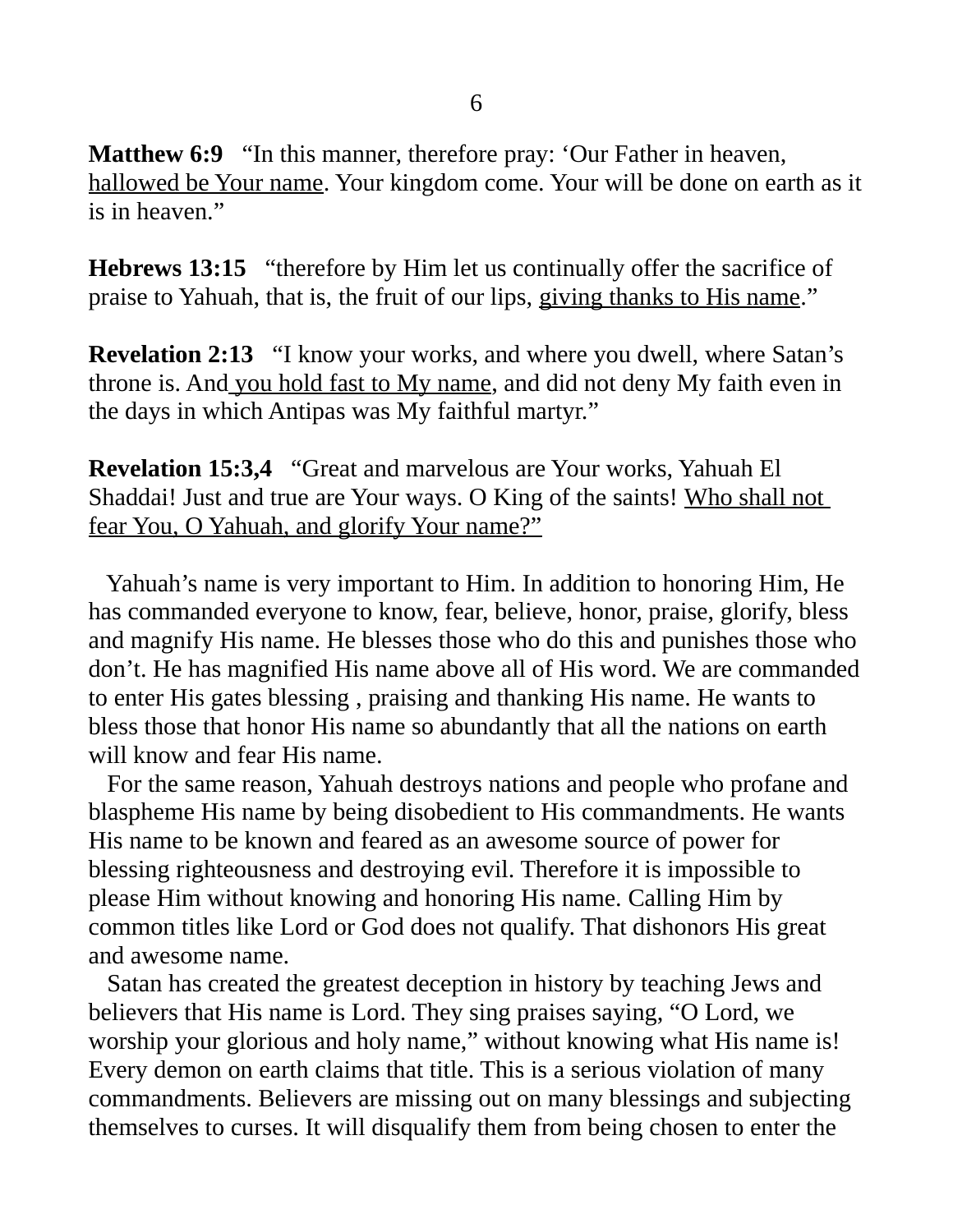gate to life in the city of New Jerusalem in the kingdom of Yahuah because of their disobedience.

**Matthew 7:21-23** "Not everyone who says to Me, 'Lord, Lord,' shall enter the kingdom of heaven. Many will say to Me in that day, 'Lord, Lord, have we not prophesied in Your name, cast out demons in Your name, and done many wonders in Your name?' And then I will declare to them, 'I never knew you; depart from Me, you who practice lawlessness!"

 These were obviously spirit filled believers who were disobeying the commandments and did not know His name. So they thought they were doing all these good works in His name. Every believer needs to have a Bible that uses the great, awesome, powerful name of Yahuah and His Son Yahusha. They also need to learn and obey all His commandments.

**Philippians 2:9** "Therefore Yahuah also has highly exalted Him and given Him the name which is above every name, that at the name of Yahusha every knee should bow."

 Yahuah is the only name that is above every name. Yahusha means Yahuah is our Savior, which meets that qualification. The name Jesus does not qualify, because that is not the name of our savior, but a name given to Him by the Pharisees.

**Acts 4:10,12** "by the name of Yahusha the Messiah of Nazareth … this man stands before you whole. … Nor is there salvation in any other, for there is no other name under heaven given among men by which we must be saved."

 If people were familiar with the Hebrew language, the meaning of the name Yahusha would be obvious. This is also why the Apostles were accused of blasphemy, for saying the name of Yahuah.

**Romans 10:11,13** "For the Scripture says, 'Whoever believes on Him will not be put to shame.' (Isaiah 28:16)... For 'whoever calls on the name of Yahuah shall be saved.' (Joel 3:32)"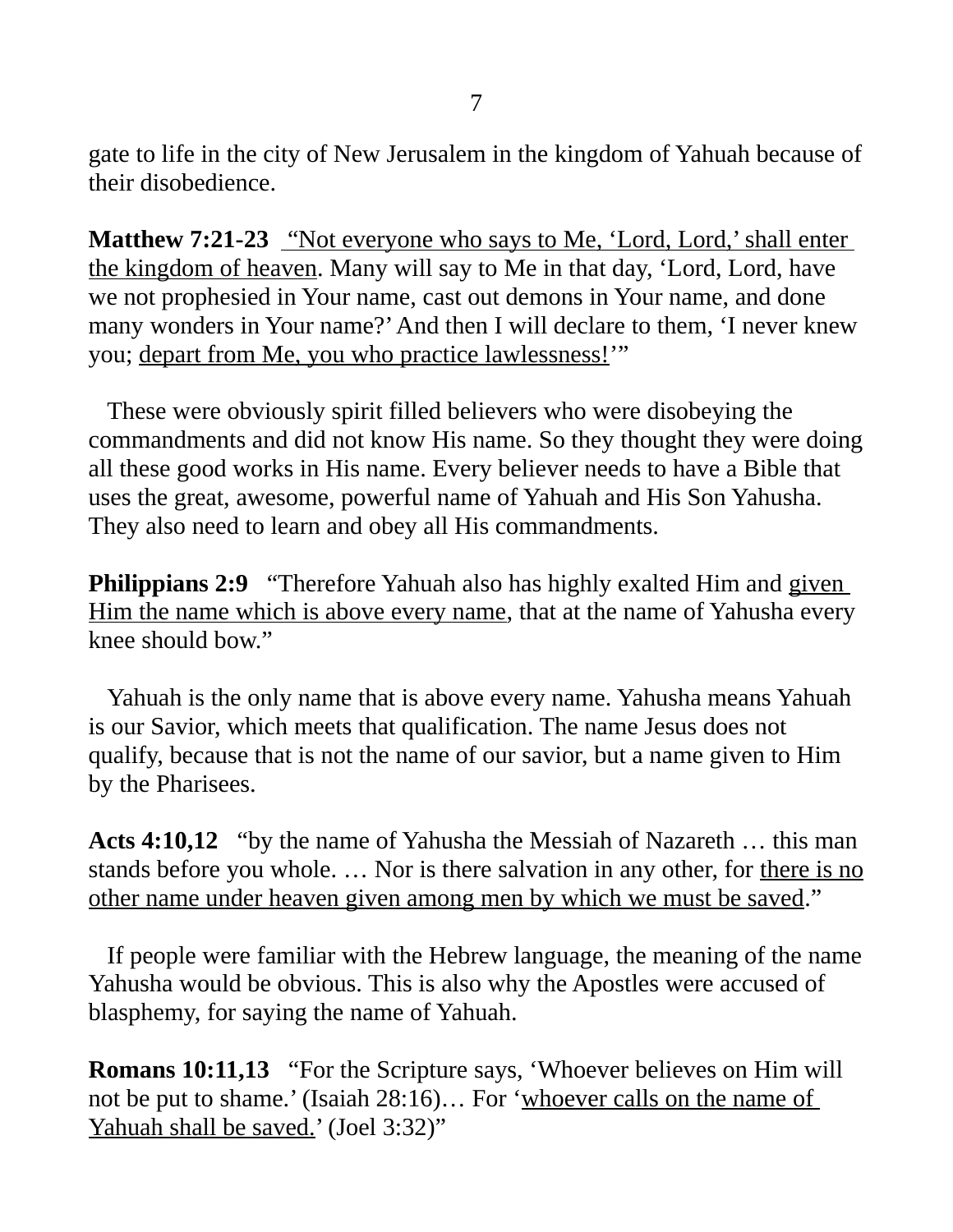At the judgment of believers, Yahusha will consider it a very important qualification to know and use His correct name.

**Revelation 3:8** "I know your works. See, I have set before you an open door and no one can shut it, for you have a little strength, have kept My word, and have not denied My name."

 It is clear from these scriptures that He wants everyone on earth to know that He is the King over all the earth and is the source of blessing and cursing. He wants the world to know that anyone who obeys Him and calls on His name will be blessed and protected from their adversaries. He blesses His obedient people with great prosperity and power.

## **Call on the Name of Yahuah**

 Believers who speak His name are written in a book of remembrance and blessed. He wants believers to call on His name when they want help. Scripture includes over 37 verses instructing believers to call on, seek and ask in His name. Praying in the name of Yahusha does that, because it means "Yahuah Our Righteousness". Those who don't know His name cannot receive these benefits.

**Genesis 12:8** "there (Abraham) built an altar to Yahuah and called on the name of Yahuah."

**Psalm 99:1-6** "Yahuah reigns; ... Let them praise Your great and awesome name – He is holy. ... and Samuel was among those who called upon His name; They called upon Yahuah, and He answered them."

**Psalm 105:1-3** "Oh, give thanks to Yahuah! Call upon His name; make known His deeds among the peoples … Glory in His name;"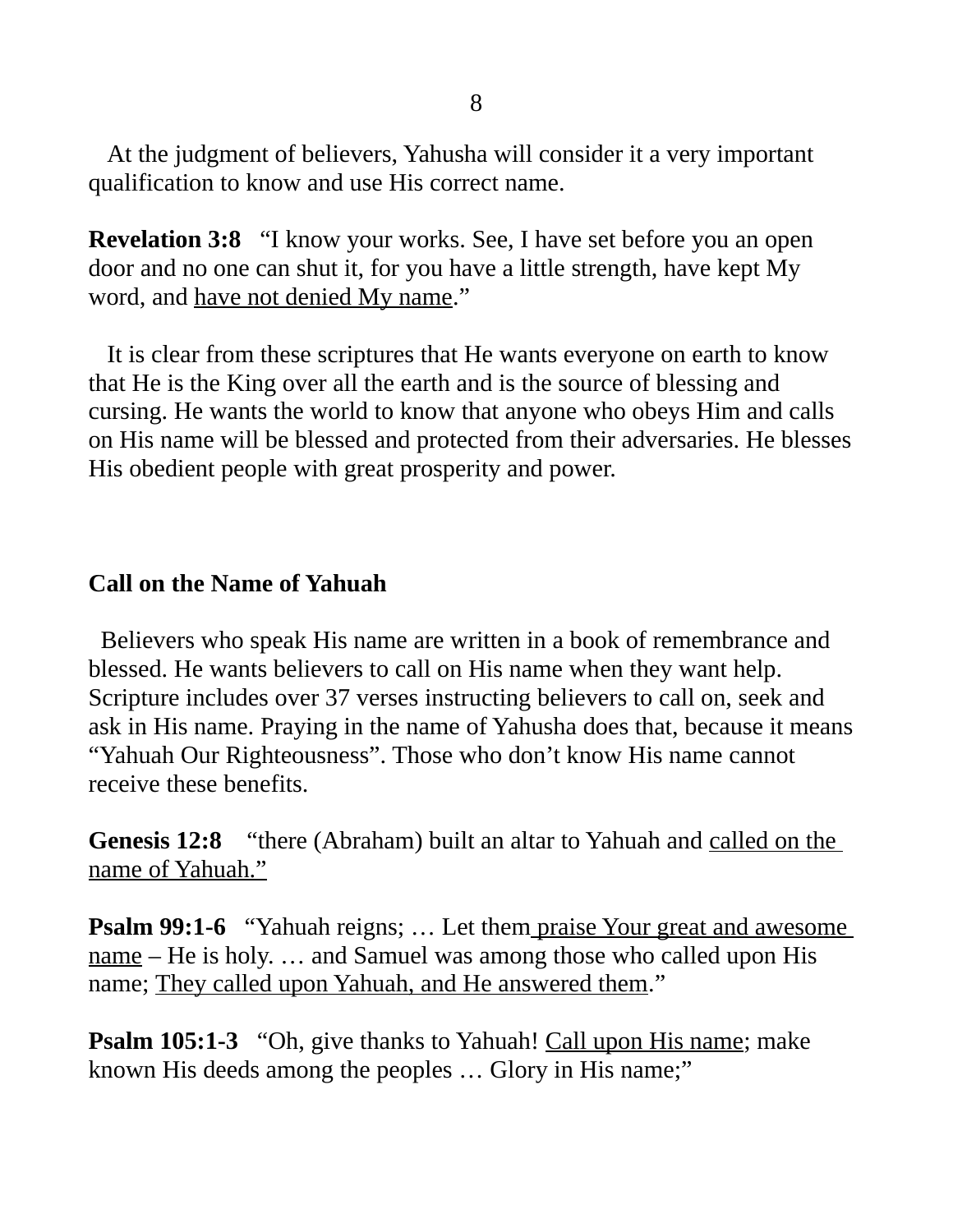**Isaiah 41:25** "I have raised up one from the north, and he shall come; from the rising of the sun he shall call upon My name; and he shall come against princes."

**Zephaniah 3:9,12** "That they all may call on the name of Yahuah, to serve Him with one accord. … I will leave in your midst a meek and humble people, and they shall trust in the name of Yahuah."

**John 15:16** "You did not choose Me, but I chose you and appointed you that you should go and bear fruit, and that your fruit should remain that whatever you ask the Father in My name He may give you.."

**John 16:23-26** "And in that day you will ask Me nothing Most assuredly, I say to you, whatever you ask the Father in My name He will give you. ... Ask, and you will receive, that your joy may be full."

**Acts 2:17,21** "And it shall come to pass in the last days, says Yahuah, that I will pour out My Spirit on all flesh: ... before the coming of the great an awesome day of Yahuah. And it shall come to pass that whoever calls on the name of Yahuah shall be saved."

 Obedient believers who call on the name of Yahuah, or ask Yahuah in the name of Yahusha, will be saved from all evil and receive anything that they ask for. By this, the name of Yahuah is glorified. It is no wonder that Satan has hidden His name and deceived the world to call Him Lord, and to call His Son Jesus. Yahuah is merciful and will forgive ignorance and deception to a point. But those who have read these words are no longer ignorant and must repent, and receive the glorious blessings of calling on the name of Yahuah in the name of Yahusha. This will be necessary to qualify for leadership in the kingdom and to be obedient to the commandments. For there is no other name under heaven, given among men, whereby we must be saved.

**Acts 17:30,31** – "Truly, these times of ignorance Yahuah overlooked, but now commands all men everywhere to repent, because He has appointed a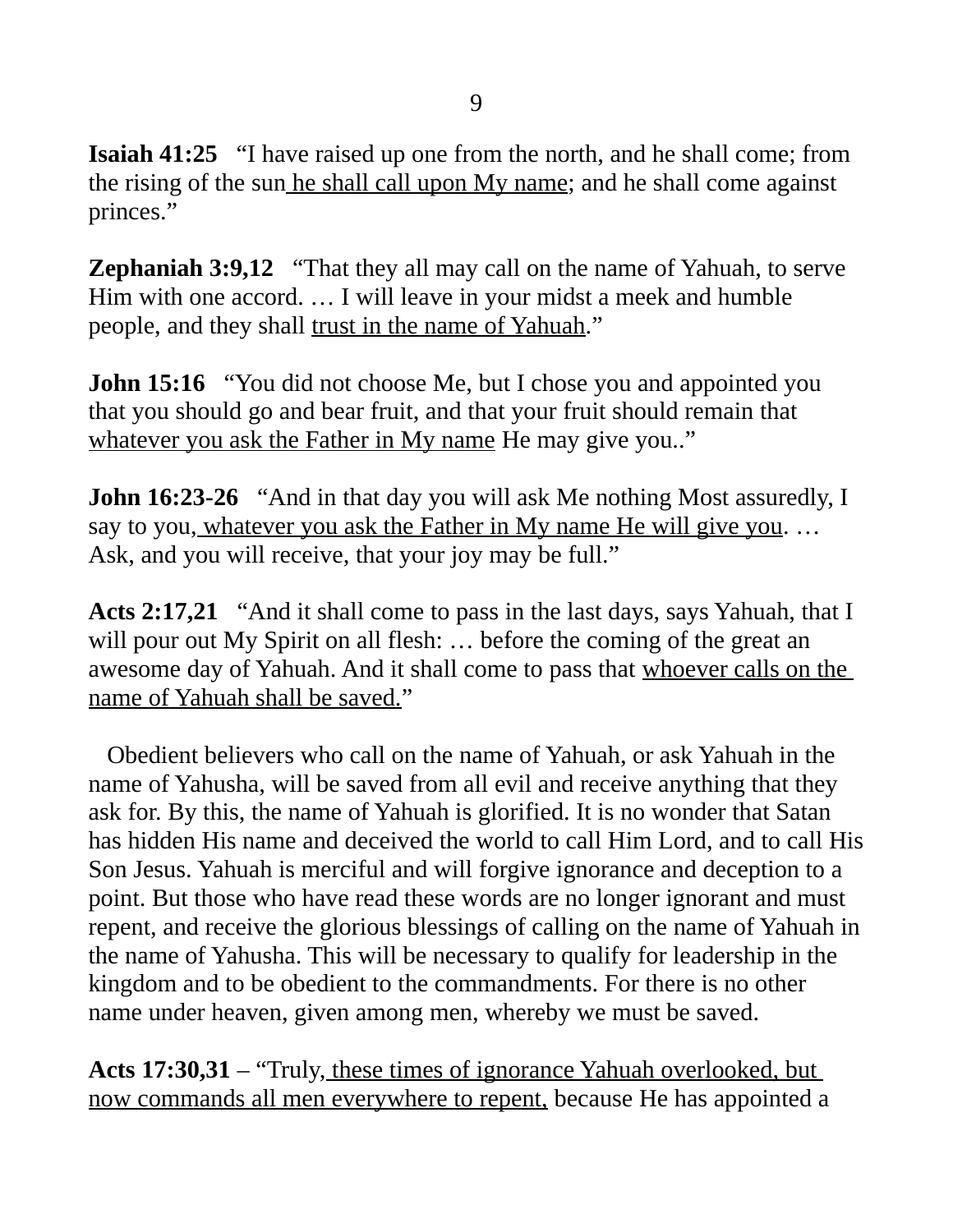day on which He will judge the world in righteousness by the Man whom He has ordained."

 When all believers are judged, those who have been disobedient and failed to honor His name, without repentance, will not qualify to enter the gate to life in the city of New Jerusalem to rule over the nations as the bride of Yahusha. They will continue to miss out on the blessings and salvation from earthly troubles that are available to them today. They will lose the salvation of their carnal soul, which is life in the kingdom of Yahuah.

## **Speak, Come, and Swear Oaths in the Name of Yahuah**

 Believers overcome their adversaries by coming against them in the name of Yahuah. Speaking the name of Yahuah empowers their spirit with boldness and courage, overcoming fear and discouragement. Speaking His name also empowers the angels of Yahuah to do super human feats, signs, wonders and miracles. It strikes fear in the hearts of demons to flee. Scriptures include over 36 verses that instruct believers to speak, and come against their adversaries in the name of Yahuah. They also instruct believers to swear oaths in His name.

**Leviticus 26:8** "Five of you shall chase a hundred, and a hundred of you shall put ten thousand to flight."

**1 Samuel 17:45** "Then David said to the Philistine (Goliath) 'You come to me with a sword, with a spear, and with a javelin. But I come to you in the name of Yahuah, the Elohim of the armies of Israel."

**Exodus 23:20-23** "Behold, I send an Angel before you… Beware of Him and obey His voice … for My name is in Him. But if you indeed obey His voice and do all that I speak, then <u>I will be an enemy to your enemies and an</u> adversary to your adversaries."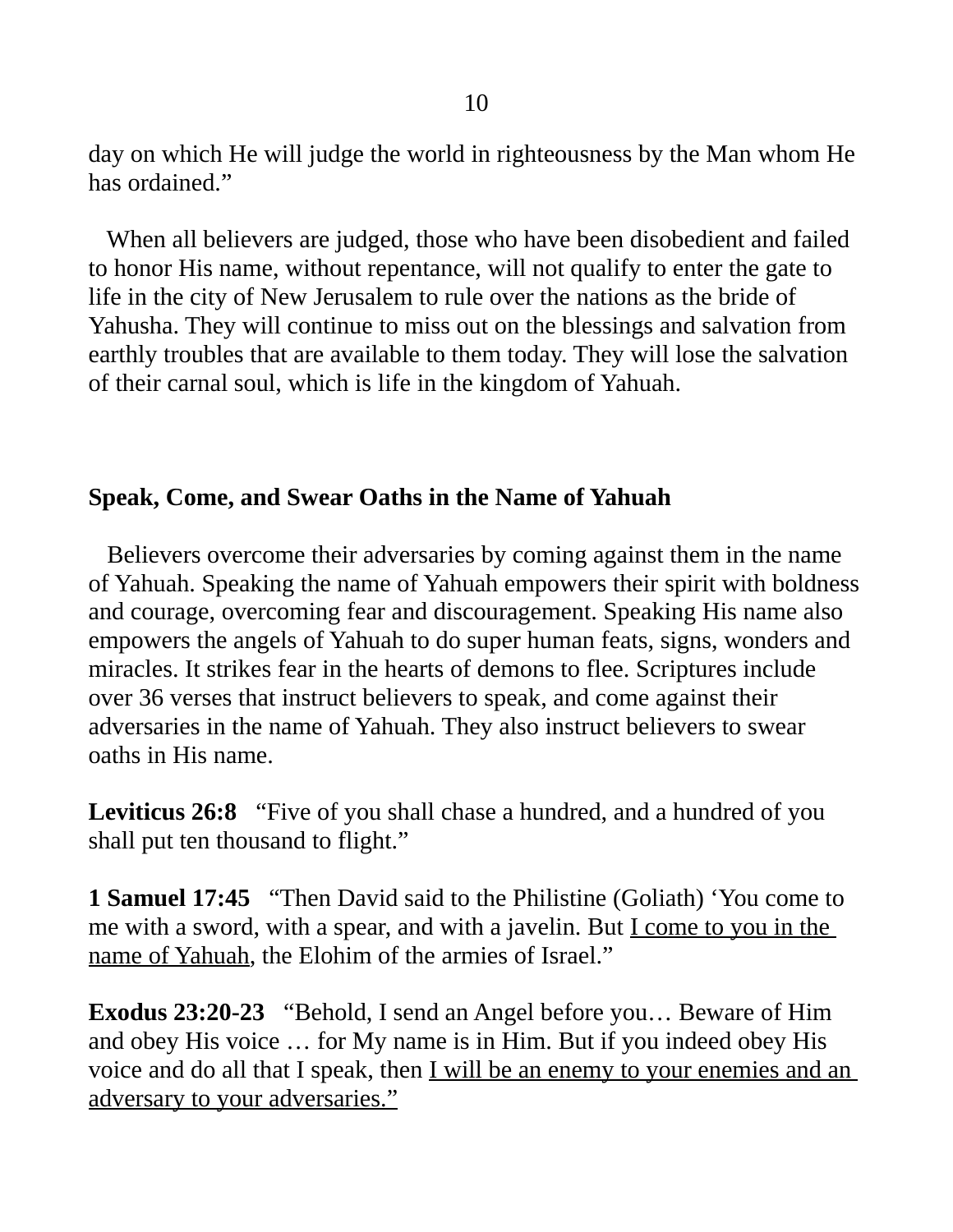**Deuteronomy 6:13** "You shall fear Yahuah, your Elohim and serve Him, and shall take oaths in His name."

**Nehemiah 13:25** "I made them take an oath in the name of Yahuah."

**Psalm 118:10-12** "All nations surround me, but in the name of Yahuah I will destroy them."

**Jeremiah 12:16** "And it shall be, if they will learn carefully the ways of My people, to swear by My name, 'As Yahuah lives,' as they taught My people to swear by Baal, then they shall be established in the midst of My people."

**Matthew 21:9** "Blessed is He who comes in the name of Yahuah!"

**Mark 16:16** "And these signs will follow those who believe: in My name they will cast out demons;"

**Luke 10:17** "Master, even the demons are subject to us in Your name."

 Yahuah blesses believers who call on His name and are obedient to His commandments. Satan still has authority over all the governments in the earth given to him before the creation of man (Luke 4:5,6). But Yahusha has been given authority over all things in the spirit world and Yahuah promises to be an adversary to our adversaries.

 The name of Yahuah is above every name in heaven and earth, and every knee in the spirit world bows to that name, because He has the ultimate power to create and destroy them. Believers have been given authority to use the name of Yahuah to achieve anything they desire, if they are obedient to the commandments of His covenant. Therefore it is utterly unreasonable and a violation of the law to honor, glorify or call on any other name, such as Lord, which means Baal in Hebrew. It will also disqualify believers for leadership in the kingdom, unless they repent.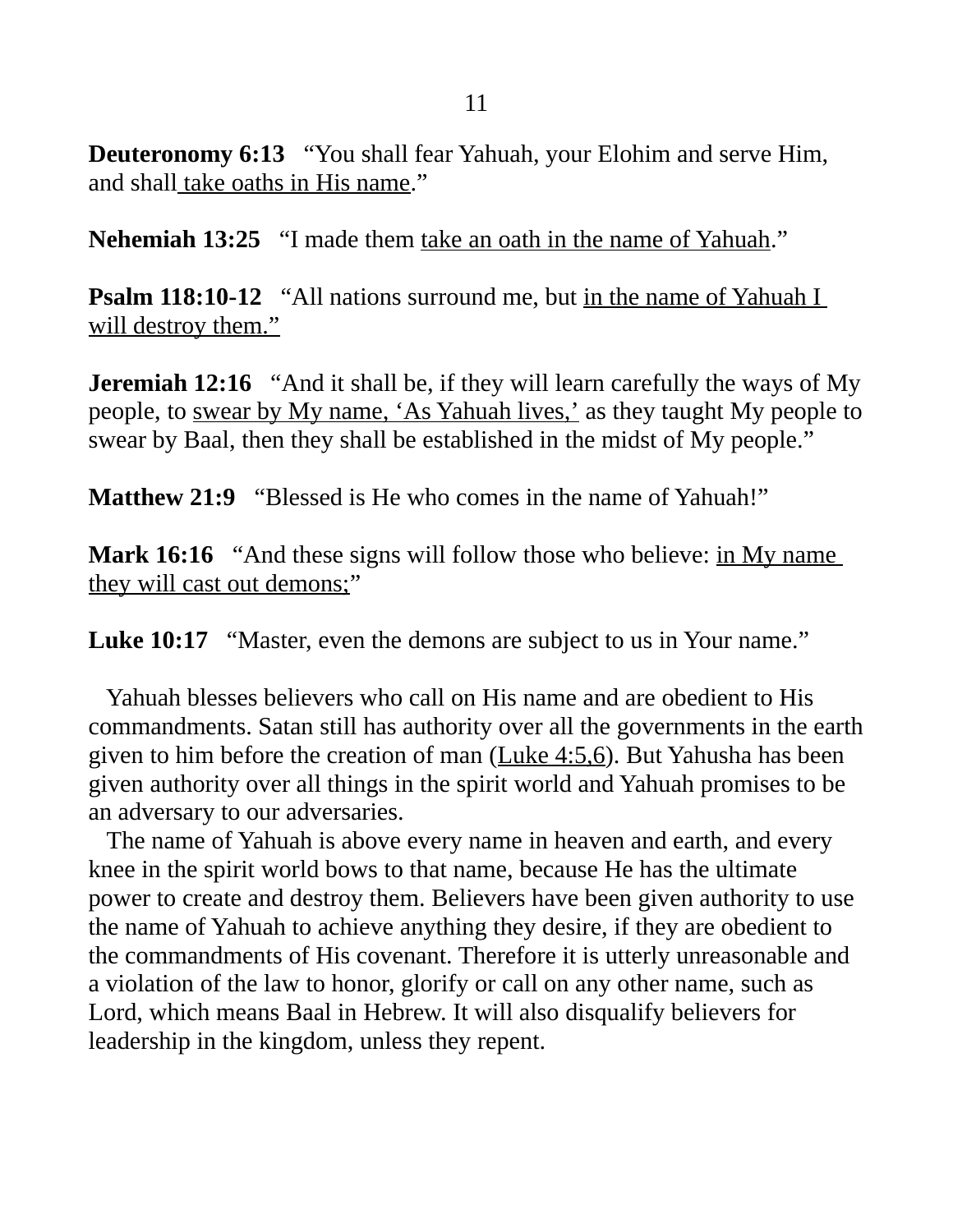# **Blessed, Protected, and Saved in the Name of Yahuah**

 Yahuah wants to bless all the nations on earth like He does in heaven. But He has allowed Satan to continue to rule all the kingdoms of the world, to test and train the character of the believers He has called, to take Satan's place as rulers of the earth in the kingdom of Yahuah. His desire is to bless those He has chosen, with the greatest prosperity and power on earth, to be an example to the rest of the people in the world, to honor His name and obey His commandments.

 Yahuah's commandments are called the perfect law of liberty, which is the cause of great prosperity and power of nations. They accomplish this by providing basic human rights, individual freedom, private property, justice and freedom to trade. Yahuah also provides supernatural power and protection to those who honor and call on His name.

**James 1:25** "But he who looks into the perfect law of liberty and continues in it, and is not a forgetful hearer, but a doer of the work, this one will be blessed in what he does."

 Israel obeyed Yahuah's commandments for over 500 years and became the greatest empire in the world. They also formed the Parthian Empire which was larger and more powerful than Rome for 500 years. The Parthians conquered Rome and western Europe, and founded the British Empire, which became the wealthiest and most powerful in the world history. But they would have been more successful if they had been more obedient and honored the name of Yahuah.

**Genesis 13:2** "Abram was very rich in livestock, in silver and in gold."

**2 Chronicles 9:22** "So King Solomon surpassed all the kings of the earth in riches and wisdom."

**Deuteronomy 28:10** "Then all the peoples of the earth shall see that you are called by the name of Yahuah, and they will be afraid of you."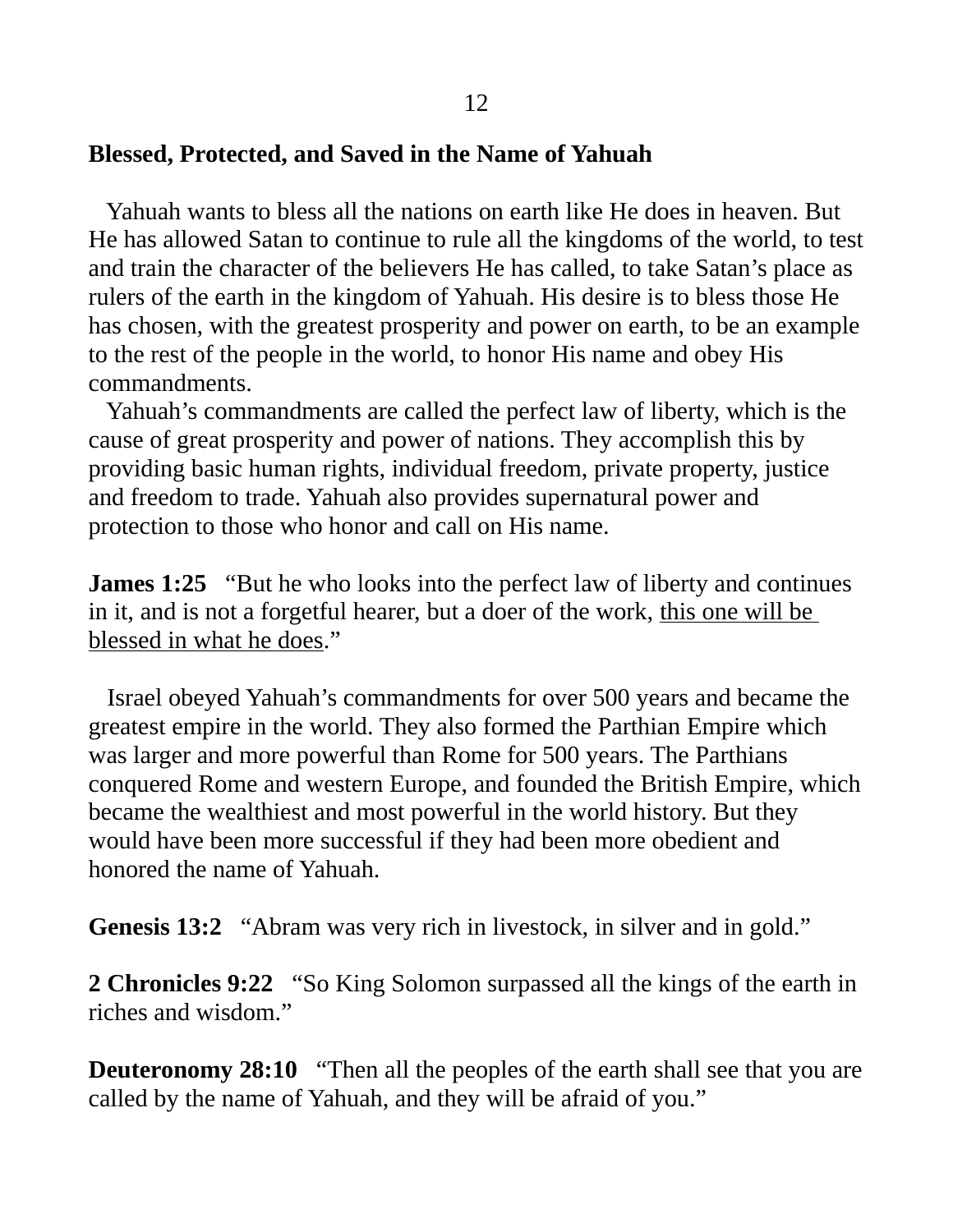**Psalm 33:20,21** "Our soul waits for Yahuah: He is our help and our shield. For our heart shall rejoice in Him, because we have trusted in His holy name."

**Psalm 91:1, 14-16** "He who dwells in the secret place of the most High shall abide under the shadow of the Almighty … I will set him on high because he has known My Name. He shall call upon Me and I will answer him; I will be with him in trouble; I will deliver him and honor him. With long life I will satisfy him, and show him my salvation."

**Isaiah 60:1-9** "Arise, shine: for your light has come and the glory of Yahuah is risen upon you. … The wealth of the Gentiles shall come to you. ... the ships of Tarshish will come first, to bring your sons from afar, their silver and their gold with them, to the name of Yahuah, your Elohim and the Holy One of Israel, because He has glorified you. "

**Jeremiah 33:15,16** "In those days and at that time I will cause to grow up to David a natzar (branch) of righteousness in the earth. … And this is the name by which He will be called: **Yahuah Our Righteousness.** "

**John 1:12** "But as many as received Him, to them He gave the right to become children of Yahuah, to those who believe in His name."

 Yahusha was given the name above every name because it means "Yahuah Our Righteousness". He was also a Nazarene because he was the Natzar (Branch) of David. Yahuah is the only savior and those who call on Yahuah or Yahusha will be blessed with whatever they desire.

 Yahuah punishes those who do not know, honor or call on His name, with curses, plagues, poverty and violence. He punishes those who call on the names of other gods or speak lies in His name. He does this to protect the reputation of His name. Therefore it is important to know what His name is.

**James 5:14** "Is anyone among you sick? Let him call for the elders of the church, and let them pray over him, anointing him in the name of Yahusha."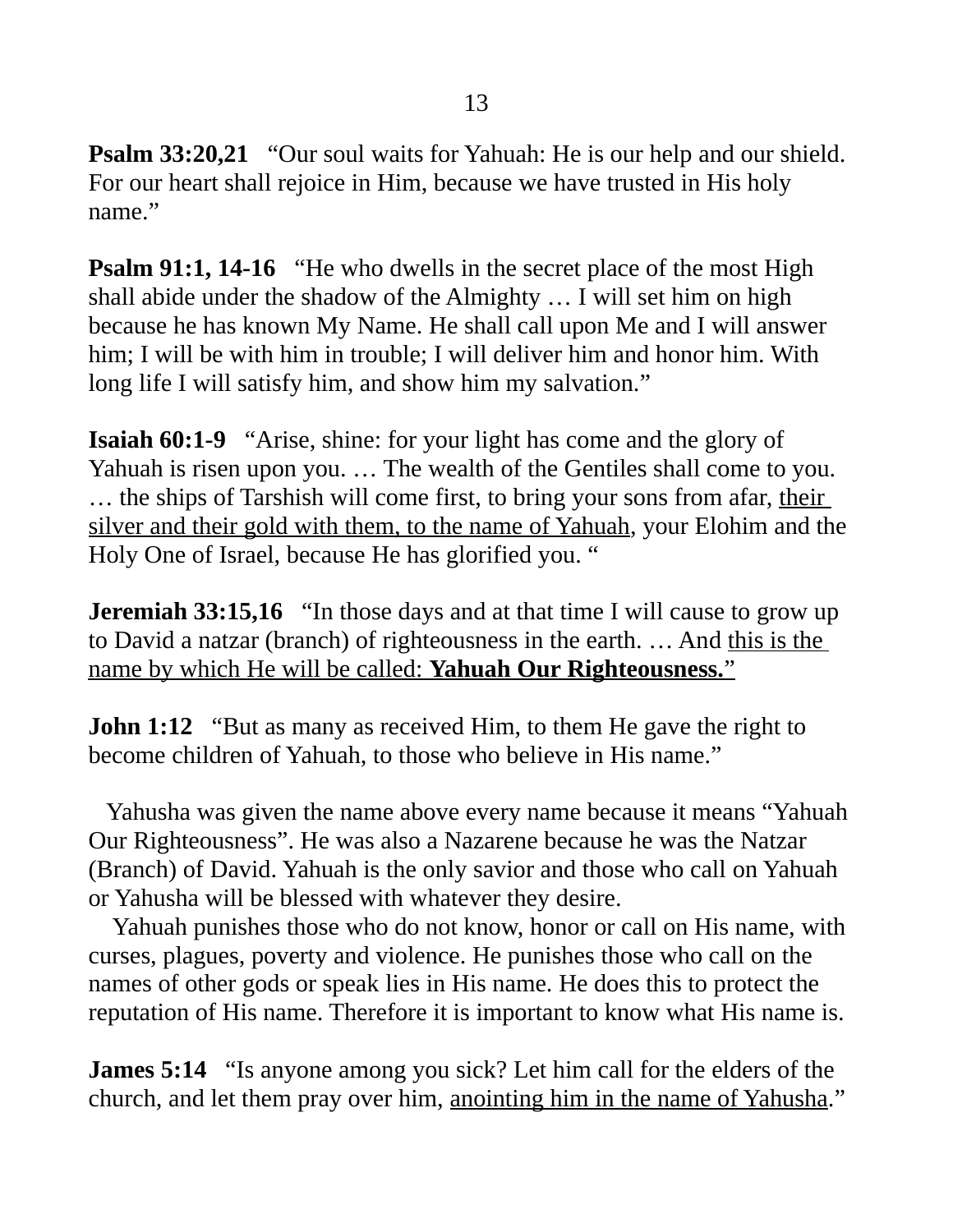Yahuah will bless obedient believers, who honor, glorify and call on His name, above all the nations of the earth, for His name's sake. He wants all the people of the earth to see them and know that it is the name of Yahuah that is the source of their blessings. All the people of the earth will see that they are called by the name of Yahuah. If they trust in Yahuah they will receive the desires of their heart. Yahuah will set them high because they know His name. He will answer their prayers and protect them from trouble and sickness. He will bless them with long life and salvation of their carnal soul for life in the headquarters of heaven.

 The name of Yahuah is a fortress for believers to run to for protection. He wants to give believers everything they ask for to glorify His name. Those who believe in His name have the right to become His children and receive the earth as an inheritance. Whoever believes in the name of Yahusha will not perish, but have eternal life in heaven.

 So it is a sin of eternal importance to call Yahuah and Yahusha by other names; names of other gods. It is an extraordinary blessing to know the truth and be set free from deception; to repent and call on the correct names of Yahuah and Yahusha for forgiveness. Hallelu Yah!

#### **People and Places Called By the Name of Yahuah**

 Yahuah calls people to believe His name as their Creator, King, and Father; and obey His authority. He puts His name on them, to glorify His name to all the earth. When they obey His commandments and meditate on His name, He writes His name on their hand and on their forehead so that the world will know that they are His.

**Exodus 13:6,9** "Seven days you shall eat unleavened bread, and on the seventh day there shall be a feast to Yahuah. … It shall be as a sign to you on your hand and as a memorial between your eyes, that Yahuah's law may be in your mouth;"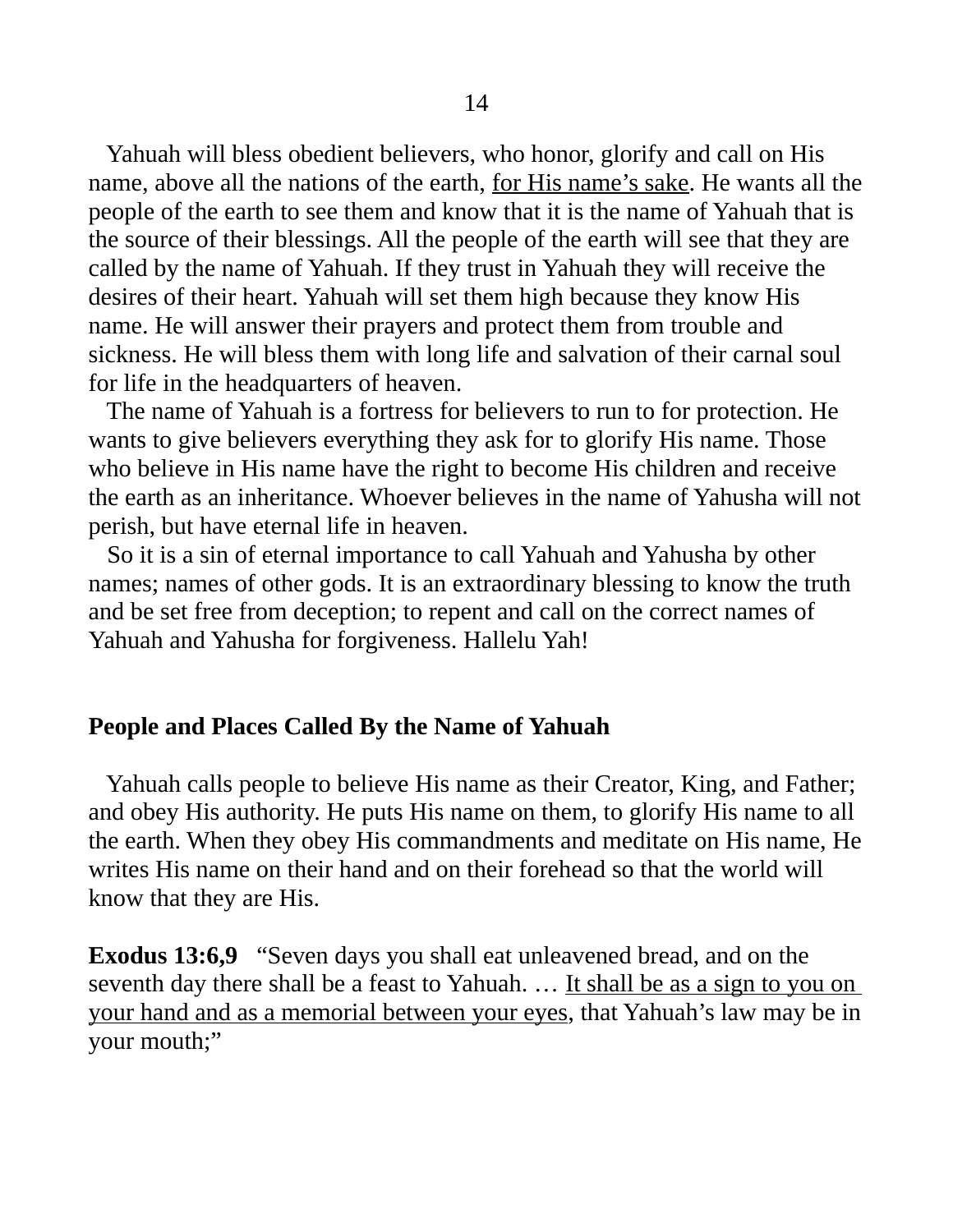**Deuteronomy 11:18** "Therefore you shall lay up these words of mine in your heart and in your soul, and bind them as a sign on your hand and they shall be as frontlets between your eyes."

 These signs are not physical. They are thoughts, words and actions that people and spirits can observe. The obedience of a believer is seen by what he says, what he does with his hands, and with the thoughts of his mind. These signs glorify the name of Yahuah to all who see obedient believers being blessed with prosperity.

**Revelation 22:3-5** "And there shall be no more curse, but the throne of Yahuah and the Lamb shall be in it, and His servants shall serve Him. They shall see His face, and His name shall be on their foreheads … And they shall reign forever and ever."

 Yahuah wants the world to know the obedient believers who are called by His name. There are over 52 scriptures stating that He wants people and a house for His name.

**Exodus 20:24** "In every place where I record My name I will come to you, and I will bless you."

**Numbers 6:27** "So they shall put My name on the children of Israel, and I will bless them."

**2 Samuel 7:23** "And who is like Your people, like Israel, the one nation on the earth whom Elohim went to redeem for Himself a people, to make a name for Himself."

**2 Kings 21:7** "Yahuah had said to David and to Solomon his son, 'In this house and in Jerusalem, which I have chosen out of all the tribes of Israel, I will put My name forever;"

**2 Chronicles 12:13** "Jerusalem, the city which Yahuah had chosen … to put His name there."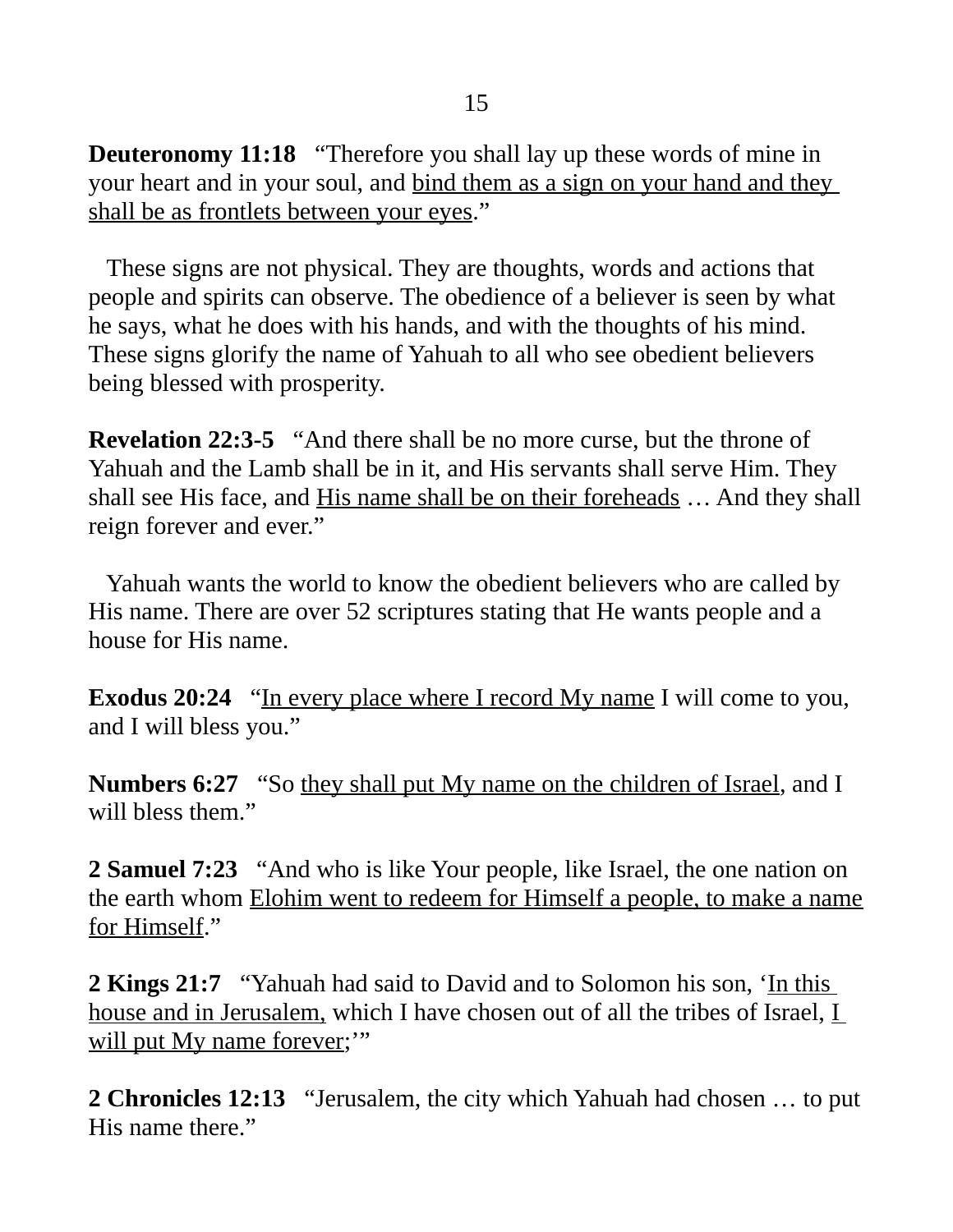**Nehemiah 1:9** "if you return to Me, and keep My commandments … I will bring them to the place which I have chosen as a dwelling for My name."

**Acts 15:14-17** "Simon has declared how Yahuah at the first visited the Gentiles to take out of them a people for His name. And this, the words of the prophets agree, just as it is written: After this I will return … so that the rest of mankind may seek Yahuah, even all the Gentiles who are called by My name, says Yahuah"

 It is clear from these scriptures that Yahuah wants the world to know His name. He wants the world to know that obedient believers are called by His name. So it is one of the greatest crimes in the history of the world for the Jews, the Romans and Bibles to hide His name from the world. Those who know, honor, glorify, teach and call on His name are being obedient to the law and the commandments. They are blessed above all the people of the world and will qualify to be chosen to be leaders in the kingdom of Yahuah, forever.

 It is hard to imagine how the believers worldwide have been so greatly deceived into calling Him by a common title even though every Bible translator and nearly every Bible says that is not His name. The good news is that there are great blessings available to believers who overcome this deception and social separation to worship His true name.

**Malachi 3:16** "Then those who feared Yahuah spoke to one another, and Yahuah listened and heard them; so a book of remembrance was written before Him for those who fear Yahuah and who meditate on His name."

## **Punishment for Failure to Honor His Name**

Yahuah punishes people who do not know, honor or call on His name with curses, plagues, poverty and violence. They are responsible for their own misery due to a failure of reason, understanding and wisdom and are being deceived by Satan instead following the Holy Spirit. Satan punishes disobedient people who are called by the name of Yahuah, because they are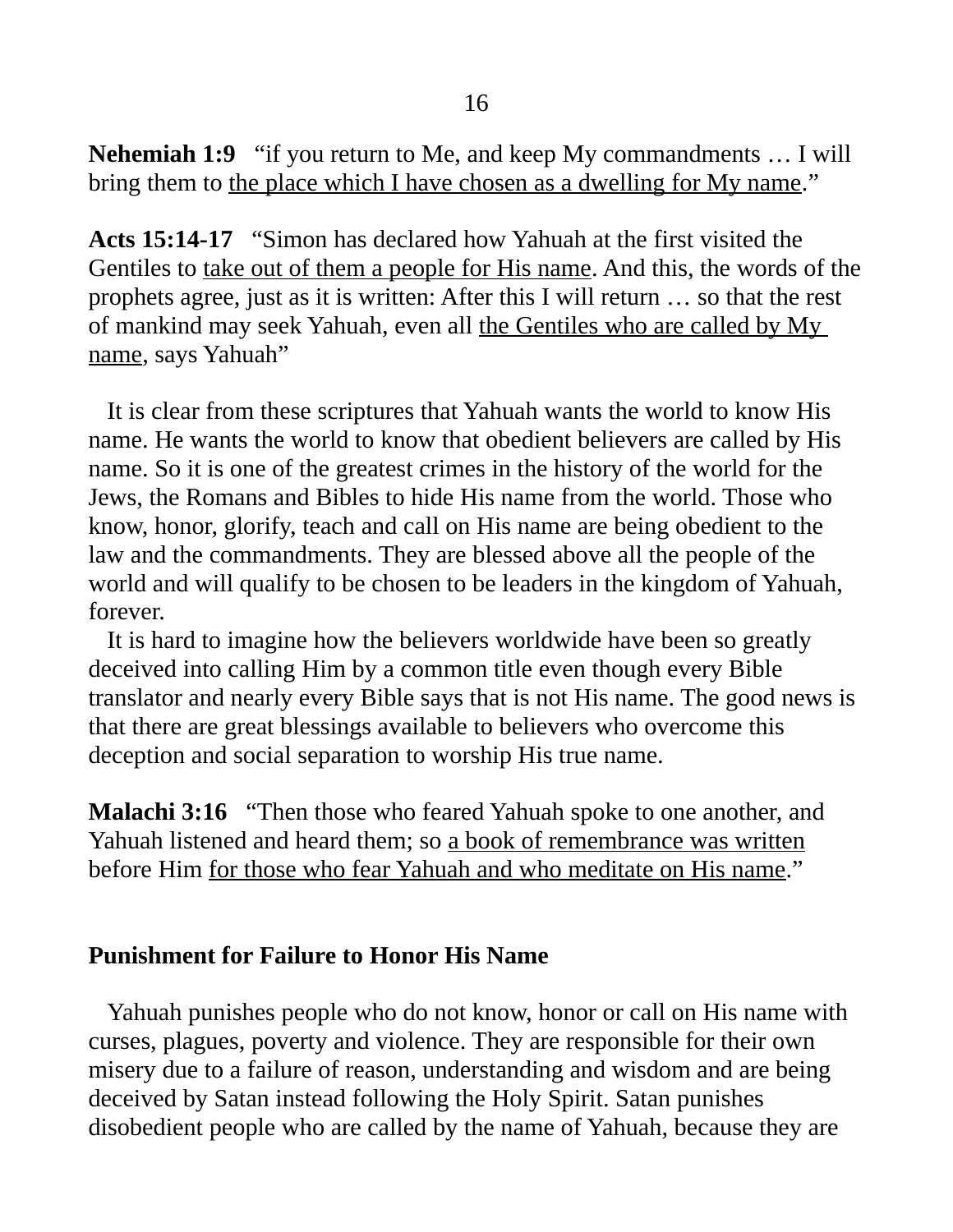Satan's highest priority for destruction. Disobedient believers profane His name and cause others to blaspheme His name especially when they call on the names of other gods.

**Exodus 19:12** "And you shall not swear by My name falsely, nor shall you profane the name of your Elohim: I am Yahuah."

**Exodus 24:16** "And whoever blasphemes the name of Yahuah shall be surely be put to death."

**2 Chronicles 7:13,14** "When I shut up heaven and there is no rain, or command the locusts to devour the land, or send pestilence among My people, if My people who are called by My name will humble themselves, and pray and seek My face, and turn from their wicked ways, then I will hear from heaven and will forgive their sin and heal their land."

**Psalm 79:5** "How long, Yahuah? Will you be angry forever? ... Pour out your wrath on the nations that do not know You and on the kingdoms that do not call on Your name."

**Joshua 23:7** "You shall not make mention of the name of their gods, nor cause anyone to swear by them, but you shall hold fast to Yahuah your Elohim."

**Jeremiah 10:25** "Pour out your fury on the Gentiles, who do not know You, and on the families who do not call on Your name;"

**Ezekiel 36:19-24** "So I scattered them among the nations, … When they came to the nations, wherever they went, they profaned My Holy name ... Thus says Yahuah Elohim: 'I do not do this for your sake, but for My holy name's sake ... And I will sanctify My great name... which you have profaned … and the nations will know that I am Yahuah Elohim … For I will take you from among the nations, gather you out of all countries, and bring you into your own land."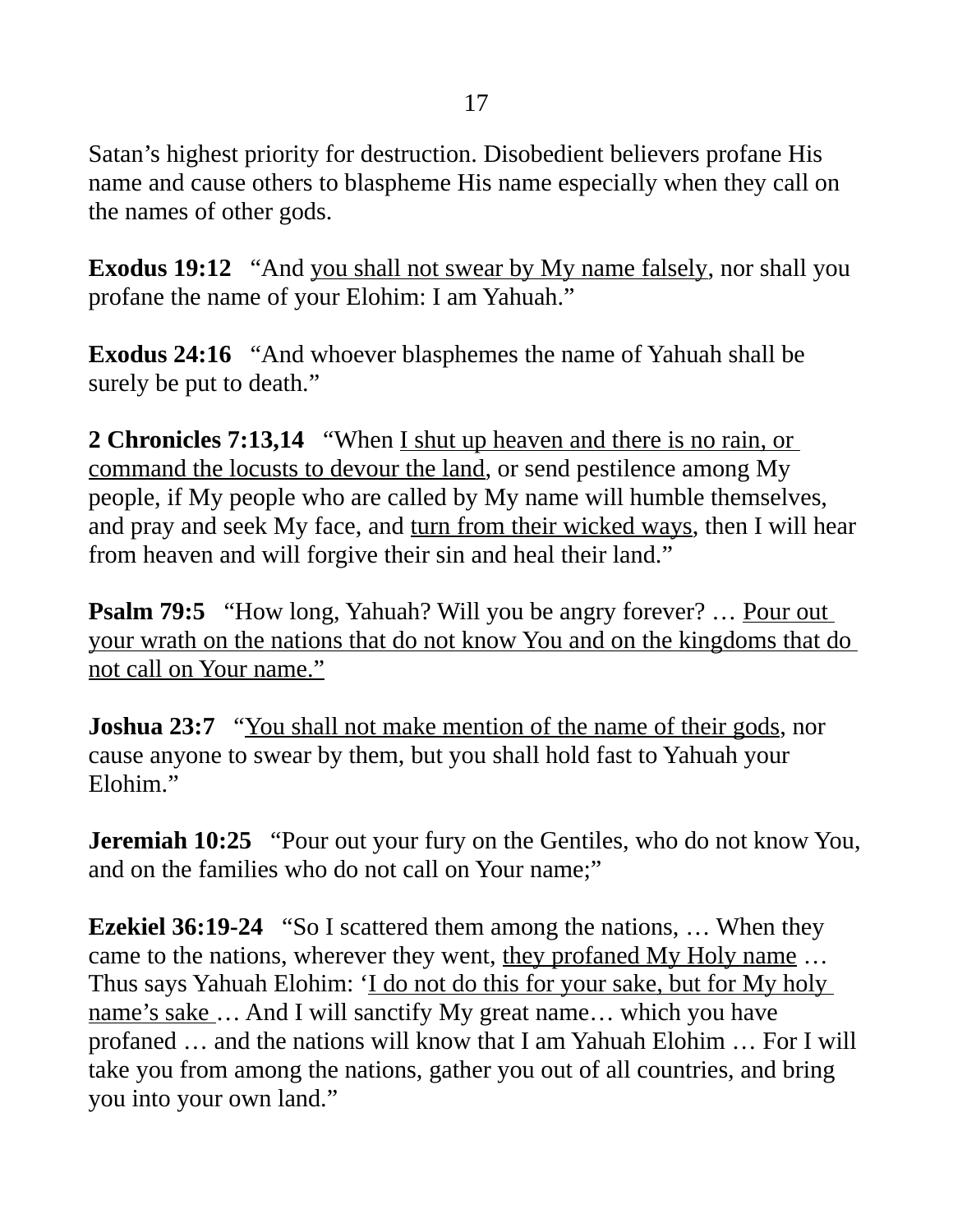**Ezekiel 43:7,8** "Son of Man, this is the place of My throne and the place of the soles of My feet, where I dwell in the midst of the children of Israel forever. No more shall the house of Israel defile My holy name … they defiled My holy name by the abominations which they committed; therefore I consumed them in My anger."

Everyone is profaning the name of Yahuah by calling Him Lord or Adoni. The Jews are being punished because they forbid anyone to honor His name and violated His laws of the covenant with the laws of the Talmud. Believers are doing the same today by teaching that the laws of the covenant are not relevant today. This is the cause of the decline of peace and prosperity in the Christian nations today. Social justice warriors are attempting to destroy the Christian culture by eliminating believers from society.

**Zechariah 13:3** "You shall not live because you have spoken lies in the name of Yahuah."

**Zechariah 13:8,9** "And it shall come to pass in all the land, says Yahuah, that two thirds in it shall be cut off and die, but one-third shall be lift in it: I will bring one-third through the fire, will refine them as silver is refined, and test them as gold is tested. They will call on My name, and I will answer them. I will say 'This is My people;' and each one will say, 'Yahuah is my Elohim.'"

This is a description of the tribulation. Yahuah will destroy the people that are not obedient or do not honor His name. One third of them will repent and have their character refined.

**Malachi 2:1,2** "And now, o priests, this commandment is for you. If you will not take it to heart to give glory to My name, says Yahuah of hosts, I will send a curse upon you."

 Yahuah punishes those who dishonor and refuse to call on His name, with plagues and death. The world is filled with drought, forest fires, floods, poverty, sickness and violence for this reason. He pours out His anger on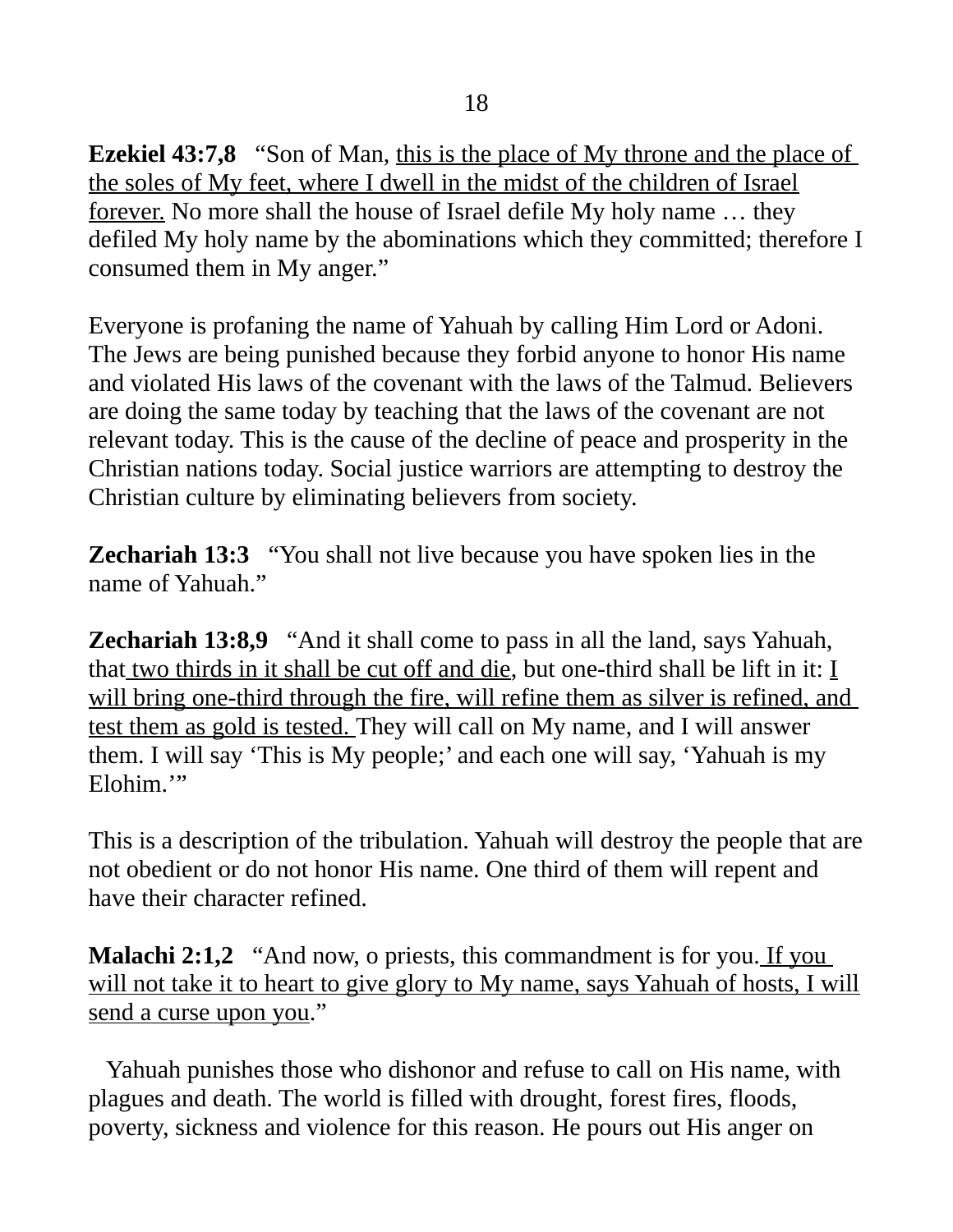those that do not know his name. He does this for His name's sake. He will destroy those that do not obey the first and greatest commandment to honor His name.

 Yahuah will sanctify His name, and bless those who call on His name. He will test them with fire to refine them as silver and gold are refined. He will develop their character to qualify for leadership in His kingdom.

 Calling Yahuah lord is a violation of the commandments. Therefore very few believers will find the gate to life in the kingdom. Many believers are called to rule over the nations under the authority of Yahusha. But few are chosen to be leaders because they are disobedient, they don't even know His name, and they are not teaching others the word of the kingdom. So they are not bearing fruit for the kingdom.

#### **Persecuted for the Name of Yahuah**

 Satan does not want to lose his position as the ruler of the kingdoms of the world. He also knows that honoring the name of Yahuah is the first and greatest commandment. So it his highest priority to hide the name of Yahuah and deceive believers into forgetting and ignoring His name, and calling Him lord. Satan's highest priority is to prevent believers from qualifying to be leaders in the kingdom, by disobedience. He was successful disqualifying Adam and Israel with disobedience, and he has been successful disqualifying most believers today.

 Believers do not know or honor the names of Yahuah or His Son, Yahusha, because those names were outlawed and punished by death, by the Jews, Greeks and the Roman church for 2300 years.

 The Greeks and Romans outlawed all Hebrew commandments and the name of Yahuah. The Roman church killed millions of believers who possessed Bibles and obeyed it for over  $1500$  $1500$  years.<sup>1</sup> The Protestants who translated the scriptures into their own language continued the tradition of using the names LORD and Jesus, even though they knew those were not the original Hebrew names. Satan stirs up church leaders and governments to

<span id="page-18-0"></span><sup>1</sup> E. G White, The Great Controversy, 1888,<https://ellenwhite.info/>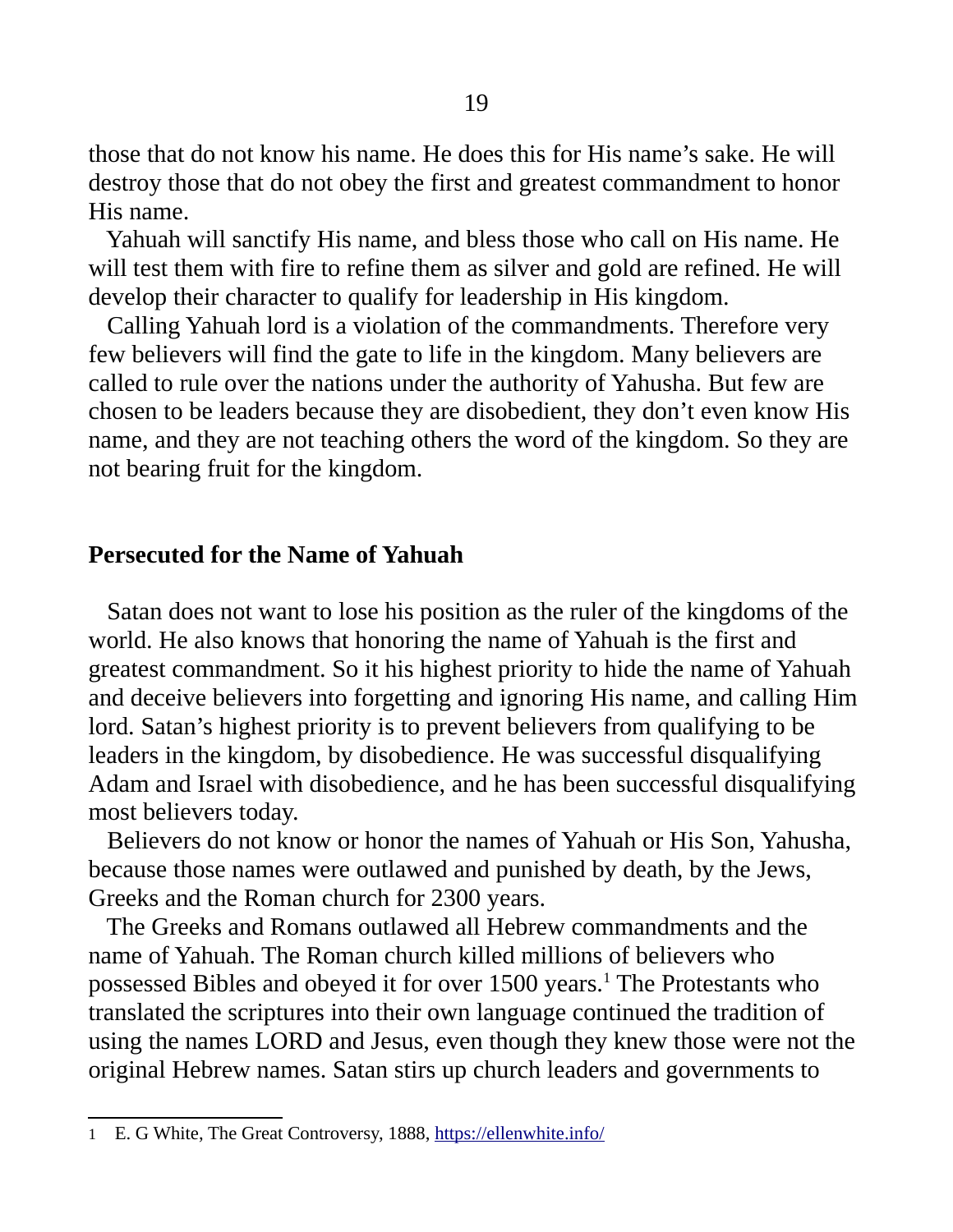persecute believers who teach the word of the kingdom and the names of Yahuah and Yahusha.

**Isaiah 66:5** "Hear the word of Yahuah, you who tremble at His word: your brethren who hated you, who cast you out for My name's sake, said 'Let Yahuah be glorified, that we may see your joy.' But they shall be ashamed."

**Jeremiah 20:7-9** "O Yahuah, ... I am in derision daily; everyone mocks me. … Because the word of Yahuah was made to me a reproach and a derision daily.

**John 15:20** "Remember ... if they persecuted Me, they will also persecute you. If they kept My word, they will keep yours also. But all these things they will do to you for My name's sake, because they do not know Him who sent Me."

**Acts 4:17,18** "But that it spreads no further among the people, let us severely threaten them, that from now on they speak no more to man in this name. So they called them and commanded them not to speak at all nor teach in the name of Yahusha."

**Acts 5:28-41** "Did we not strictly command you not to teach in this name? … We ought to obey Yahuah rather than men. … when they had called for the apostles and beaten them, they commanded that they should not speak in the name of Yahusha, and let them go. So they departed ... rejoicing that they were counted worthy to suffer shame for His name.?

Acts 9:14 "And here he has authority from the chief priests to bind all who call on Your name."

**Acts 9:15,16** "Go for he is a chosen vessel of Mine to bear My name before Gentiles, Kings, and the children of Israel. For I will show him how many things he must suffer for My name's sake."